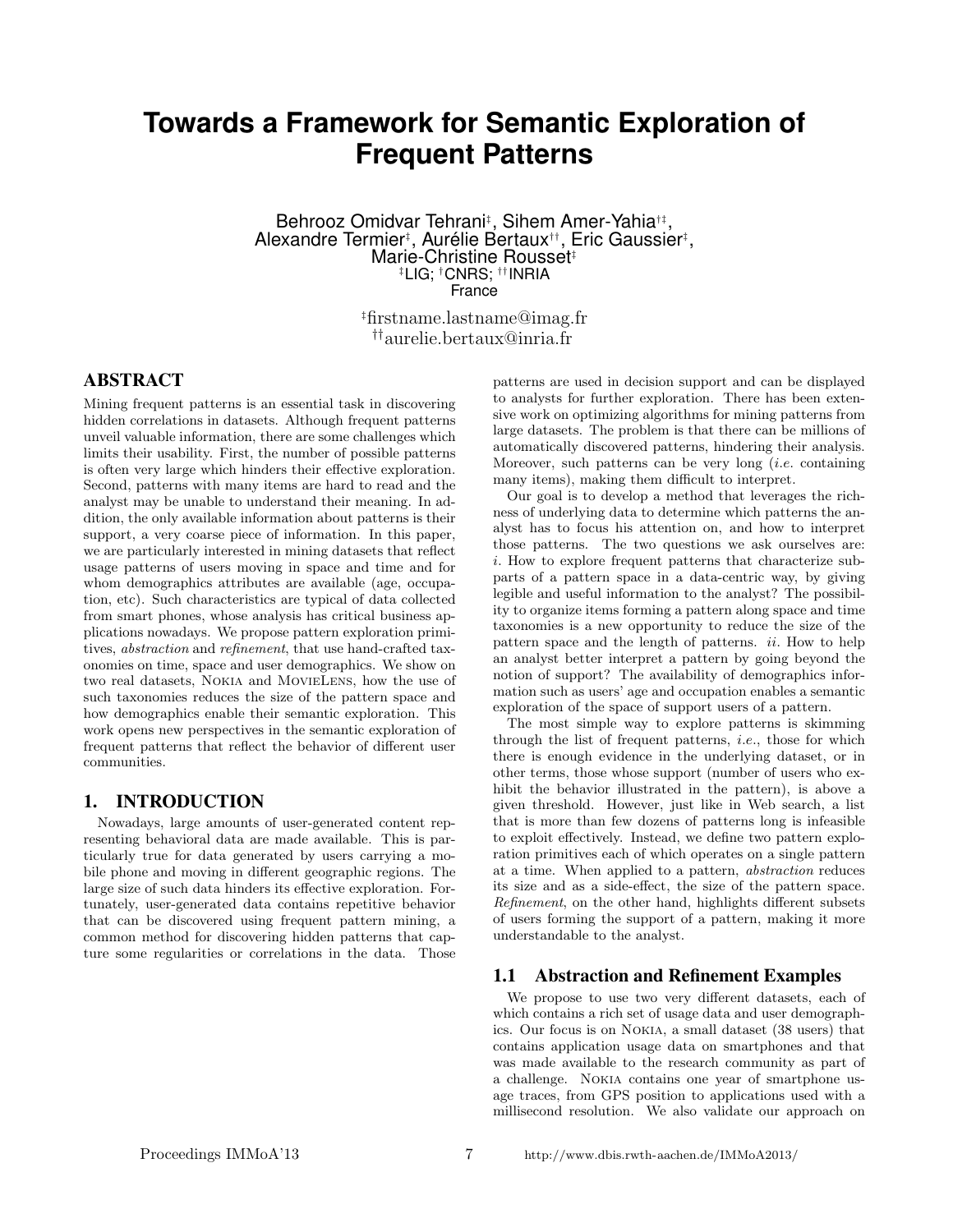MovieLens which is a well-known movie rating dataset (we use the 1M ratings set). All patterns presented in this paper are real ones screeched from our datasets.

Pattern abstraction exploits hand-crafted domain taxonomies. We illustrate it on examples. Our first example is in the context of Nokia. A pattern of the form {Females between 39 to 50 years old use Email, Bluetooth and Contacts at noon} could be abstracted into {Females between 39 to 50 years old use Desktop Communication at noon} if the collective usage of the applications in the original pattern covers that of a more general Desktop Communication class in the taxonomy. This abstraction makes use of a taxonomy on applications that dictates the semantics of abstraction.

In our second example, patterns represent correlations between movies rated by the same users in MovieLens. The support of a pattern is the number of users who rated all the movies in the pattern. Using abstraction on one pattern at a time, multiple patterns can be rewritten into the same abstracted form if ratings of items in the patterns cover most ratings for their parent node in a time taxonomy. For example, a pattern of the form {Independence Day (ID4), Total Recall, Star Wars: Episode V are watched by users in IL, KS, NE and MO states of U.S.} could be abstracted once to {Independence Day (ID4), Total Recall, Star Wars: Episode V are watched by users in center of  $U.S.$  using location taxonomy if most ratings for those movies come from the states in the center of U.S. It could again be abstracted into {Action movies are watched by users in center of U.S.} if most ratings for Action movies are covered by those 3. This last abstraction relies on a movie genre taxonomy.

The intuition behind refinement is to enable the understanding of users that constitute the support of a pattern. The pattern {The Fugitive, Terminator 2, Men in Black, The Matrix} in MovieLens has a support of 1054 users. Refinement reveals more information on those users by providing a mechanism for exploring their demographics. To enable that, we need a mechanism that identifies which subsets of users in the support of a pattern we need to focus on. In our example, if for instance most support users of the pattern are [28-33] years old, this age bracket would qualify as a refinement for that pattern. To enable that, refinement is a primitive that relies on a notion of saliency for user demographics in order to examine the distribution of values of different demographics attributes in a pattern.

# 1.2 Contributions

We formalize pattern abstraction and refinement as two pattern exploration primitives. We then study experimentally the potential of our primitives in reducing the space of patterns, making them more compact and hence more readable, and in providing a better understanding of the support users of patterns. Our work lays the ground for exploring how time, geography and item taxonomies as well as demographics attributes enable pattern exploration using behavior semantics.

The paper is organized as follows. Section 2 describes our data model, patterns and primitives. Section 3 contains an evaluation of our primitives. Related work is reviewed in Section 4. Finally, Section 5 concludes with a discussion of ongoing and planned efforts.

# 2. FRAMEWORK

## 2.1 Data Model: Taxonomies

We are given a set of users  $U$ , items  $I$ , locations  $L$  and a database D of quadruples of the form  $\langle u, i, l, t \rangle$  where  $u \in U$ ,  $i \in I$ , and  $l \in L$  and t, a time-stamp, represent the location and time user u has used (opened, watched, rated, voted, etc.) item i.

Each user  $u$  is also described with attributes drawn from a set of attributes A representing demographics information such as Gender and Age. We refer to each attribute in A as  $a_i$  and to its values as  $v_j^i$ . The domain of values of attribute  $a_i$  is  $D_{a_i}$  with  $D_A = \cup D_{a_i}$ . For example, if we use  $a_1$  to refer to *Gender*, it takes two values  $v_1^1$  and  $v_2^1$  representing male and female respectively.



Figure 1:  $\tau_A$ : User Attribute Taxonomy

User attributes, items, location and time, are organized in hand-crafted taxonomies. The values of each user attribute in A are organized in a taxonomy  $\tau_A$  (Figure 1). Similarly, items in  $I$  (applications in NOKIA and movies in MOVIE-LENS) and locations in  $L$  are organized into their respective taxonomies  $\tau_I$  and  $\tau_L$ . The set of all taxonomies is referred to as  $\mathcal T$ . We do not aim to show all the taxonomies we built for our datasets, rather we illustrate some examples that will be used later in the paper. In particular, the time taxonomy is omitted. Figure 2 shows a subset of the taxonomy we built for Nokia applications. Figure 3 shows a subset of the location taxonomy for MovieLens. Finally, Figure 4 shows the taxonomy for MOVIELENS movies.

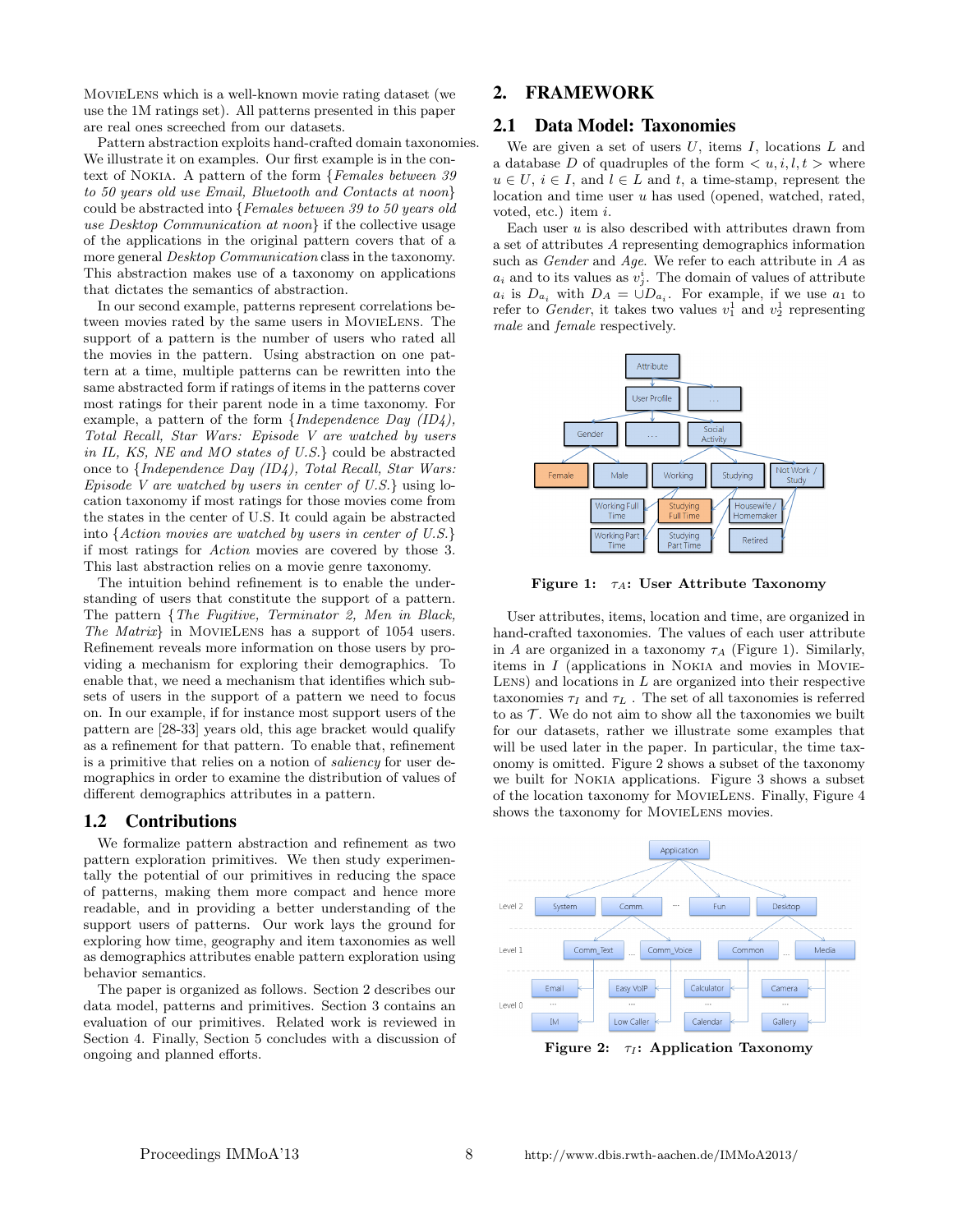

Figure 3:  $\tau_L$ : Location Taxonomy



Figure 4: MovieLens Movie Taxonomy

# 2.2 Patterns

Given a database  $D$ , we are interested in finding patterns of the form  $p = \langle v_1, \ldots, v_k, i_1, \ldots, i_m \rangle$  where  $\{v_1, \ldots, v_k\} \subseteq$  $D_A$  and  $\{i_1, \ldots, i_m\} \subseteq I$ . In our context, patterns reflect user behavior and a pattern  $p$  can be read as users with attribute values  $v_1, \ldots, v_k$  used items  $i_1, \ldots, i_m$ . The number of users in  $D$  satisfying  $p$  is referred to as the support of p and denoted  $support(p) = |users(p)|$ . Typically, only patterns satisfying a minimum support value  $\sigma$  are retained.

Table 1 contains example patterns and their support retrieved from Nokia and MovieLens, using a closed frequent itemset mining algorithm [1].

|           | Dataset   Pattern                 | Sup. $(\%)$ |
|-----------|-----------------------------------|-------------|
|           | NOKIA   Female, Age 39-45, Calcu- |             |
|           | lator, Calendar, Bluetooth,       |             |
|           | Clock, Messaging                  |             |
| MOVIELENS | The Fugitive, Terminator 2,       | 17          |
|           | Men in Black, The Matrix          |             |

Table 1: Example Patterns

## 2.3 Abstraction Primitive

A pattern mining algorithm explores a very large space (exponential in the number of items) and can return long patterns (the lower the support threshold, the longer the patterns). In order to enhance pattern readability, we propose to use semantic information provided in taxonomies to abstract items in a pattern into their parent item in the taxonomy. The intuition behind abstraction is simple yet powerful. Our abstraction method is not merely syntactic and relies on a taxonomy-based usage measure and reflects a way of approximating the interest of users. This approximation could be applied to items, time of day or to location.

#### *2.3.1 Definitions*

We define the usage of an item i for a set of users  $V \subseteq U$ ,  $usage(V, i) = |\{ \langle u, i \rangle \in D \mid u \in V \}|$  as the number of times users in the set  $V$  used item  $i$ . The usage of an item i wrt a pattern p,  $usage(user(p), i)$  is the number of times the item  $i$  has been used by users who satisfy  $p$ .

DEFINITION 1. Taxonomy-Based Usage. Given a set of sibling items  $i_1, \ldots, i_n$  and their parent item i in the taxonomy  $\tau_I$ , their taxonomy-based usage in a pattern p, denoted  $Pusage(p, i_1, \ldots, i_n) = \frac{\sum_{i_i} usage(users(p), i_i)}{uses(users(p), i_i)},$  is the pro $usage(users(p),\hat{i})$ portion of usage between sibling items and their parent in  $\tau_I$ .

The intuition of taxonomy-based usage is that if most of the usage of a given item is that of some of its children in the taxonomy  $\tau_I$ , those children could be replaced by their parent in all patterns they appear in thereby reducing the size of those patterns and making them more readable.

DEFINITION 2. Valid Pattern Abstraction. Given an abstraction threshold  $\rho$  and a pattern  $p$  containing sibling items  $i_1, \ldots, i_n$  whose parent in  $\tau_I$  is  $\hat{i}$ , we say that a pattern  $p_a$  is a valid abstraction of a pattern p iff  $P usage(p, i_1, \ldots, i_n) \geq$  $\rho$  and  $\forall i_i, i_i \notin p_a$  and  $\hat{i} \in p_a$ .

DEFINITION 3. Maximal Pattern Abstraction. Given an abstraction threshold  $\rho$ , we say that a pattern  $p_a$  is a maximal abstraction of a pattern  $p$  iff  $p_a$  is a valid abstraction of p and  $\exists i_1, \ldots, i_n \in p_a$  s.t.  $Pusage(p, i_1, \ldots, i_n) \ge \rho$  is satisfied.

Let us now illustrate the definitions above on our datasets.

#### *2.3.2 Pattern Abstraction in Nokia and MovieLens*

In this section, we show some examples of abstraction using taxonomies. In NOKIA, pattern  $p = \{Studying\ Full-time,$ Female, FG Thread, WLAN Wizard, Calculator, Calendar, Bluetooth, Contacts, Log, Web, Text message, Messaging} has a support equal to 4. Given an abstraction threshold of  $50\%$ , we obtain a maximal abstraction of p using application taxonomy into  $p_a = \{Studying\ Full-time, Female, System,$ WLAN Wizard, Calculator, Calendar, Desktop Communication, Web App} where the highlighted applications are parent classes in the taxonomy.

The pie charts  $A, B$  and  $C$  in Figure 5 show usages that enable a recursive abstraction of pattern  $p_1$  into  $p_{a1}$ . In pie chart A of Figure 5 we can see that 87.68% of usage for item Desktop Communication is for its children items Bluetooth, Contacts, Log, Text Message and Messaging. Pie charts B and C of Figure 5 contain two other usages, one showing that 50% usage of System items is for FG Thread and another showing that 53.61% of usages of Web App items, is for Web. Finally, in pie charts  $D$  and  $E$  of Figure 5, we show two examples of non-valid abstractions given a threshold equal to 50%. We see that 9% usage of Configuration items, is for WLAN Wizard and that 22% of usage of Desktop Common items, is for Calculator and Calendar. Thereby, none of those could be abstracted in pattern p.

As another example, pattern  $p=\{Engineering, Age 18-45,$ Batman, Jurassic Park in NY, MA, MN, MI, OH, TN states of U.S.} becomes abstracted to  $p_a = \{Engineering, Age 18-45,$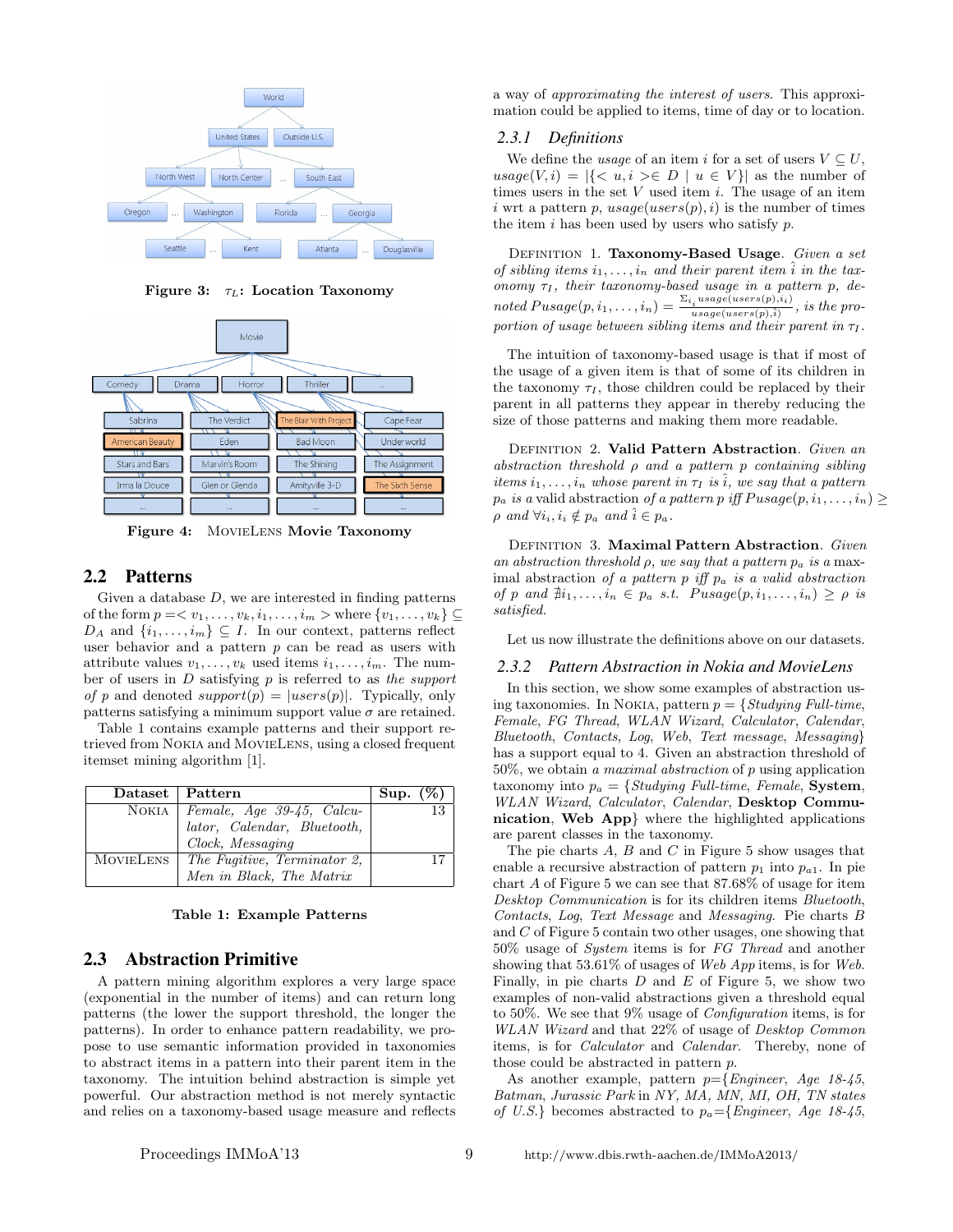

Figure 5: Item Usages for Abstraction

Batman, Jurassic Park in North of U.S.} using location taxonomy. The abstraction is possible in location because most ratings for movies in the above pattern come from users in the location specified in the abstracted pattern.

#### 2.4 Refinement Primitive

The goal of refinement is to provide an informed exploration of users in the support of a pattern. User attributes constitute an opportunity for doing so. Given the set of users in the support of a pattern, we propose to identify demographics attributes that can be used for further exploration. Just like abstraction, refinement is a simple yet powerful primitive as it constitutes a way to characterize pattern users by exploiting the richness of their demographics. Our refinement method is not merely syntactic and relies on computing a saliency measure in order to best determine which subset of users in the support of a pattern is most interesting to further explore.

#### *2.4.1 Definitions*

Many pattern interestingness measures have been suggested in the literature as summarized in [2]. However, they were designed to pick representative patterns in a large pattern space. None of them was designed to explore users in the support of a pattern.

DEFINITION 4. Attribute Saliency. The saliency of an attribute  $a_i$  wrt a pattern p,  $sal(a_i, p)$ , is a measure of interestingness of the attribute  $a_i$  for users in users $(p)$ .

We intentionally keep the definition of saliency general in order to explore different ones. Alternative measures are variance, entropy, or a measure that computes the ratio between distribution of values of pattern users for an attribute (say age) with that same distribution for all users in  $U$ . Such a measure aims at selecting user attributes for which pattern users differ from all users.

 $sal(a, p)$  can be calculated using *standard deviation* or entropy measures. Standard deviation is the one we use in this paper in our examples and experiments and it measures the amount of variation or dispersion from the average, in a list of values.

Having a low standard deviation score for an attribute means its values tend to be very close to the average. Also having a high score for an attribute means its values are spread out over a large range of values.

DEFINITION 5. Valid Pattern Refinement. Given a saliency threshold  $\mu$  and a pattern p, we say that a pattern  $p_r$  is a valid refinement of a pattern p iff sal $(a, p) \geq \mu$  and  $a \in p_r$  is a user attribute value.

We propose to calculate all patterns that constitute valid refinements of a given pattern  $p$  and associate the  $k$  best refinements (that is, patterns) to p. Those refinements constitute alternative explorations of the support users of p.

#### *2.4.2 Pattern Refinement in Nokia and MovieLens*

Consider again pattern  $p = \{$  Studying Full Time, Female, FG Thread, WLAN Wizard, Calculator, Calendar, Bluetooth, Contacts, Log, Web, Text Message, Messaging} in Nokia, with a support equal to 4 users. We show how standard deviation can be used to explore users of this pattern.

We report in Figure 6, two attributes having an especially high saliency. On the left, Age distribution of the pattern users is shown. We can see that 3 out of 4 users are in age category [28-33]. This non-homogeneous distribution leads to high saliency for attribute Age for this pattern. That is why standard deviation is a good measure for Age in pattern p. This information indicates the existence of a super-pattern  $\{p, Age 28-33\}$  with support 3 that may be of interest for further exploration.



Figure 6: Saliency Input for Age (left) and Calculator (right)

On the right part of Figure 6 the time of day usage for the Calculator application is illustrated by all 4 users in pattern p. Once again, this usage is not homogeneous, leading to a high saliency. Users 51 and 68 mostly use Calculator in the morning, while users 75 and 165 mostly use it at noon. This indicates two sub-populations of 2 users, and the existence of two refinements  $\{p, Calculator \; Morning \}$  and  $\{p,$ Calculator Noon }, each supported by 2 users. Mining again the dataset with a minimum support threshold of 2 would discover these super-patterns. They may have additional attributes giving more information on the demographics and specific application usage of these sub-populations.

# 3. EVALUATION

The goal of this section is to evaluate abstraction and refinement primitives on Nokia and MovieLens datasets. We propose quantitative and qualitative evaluations. We discuss some interesting results for each evaluation.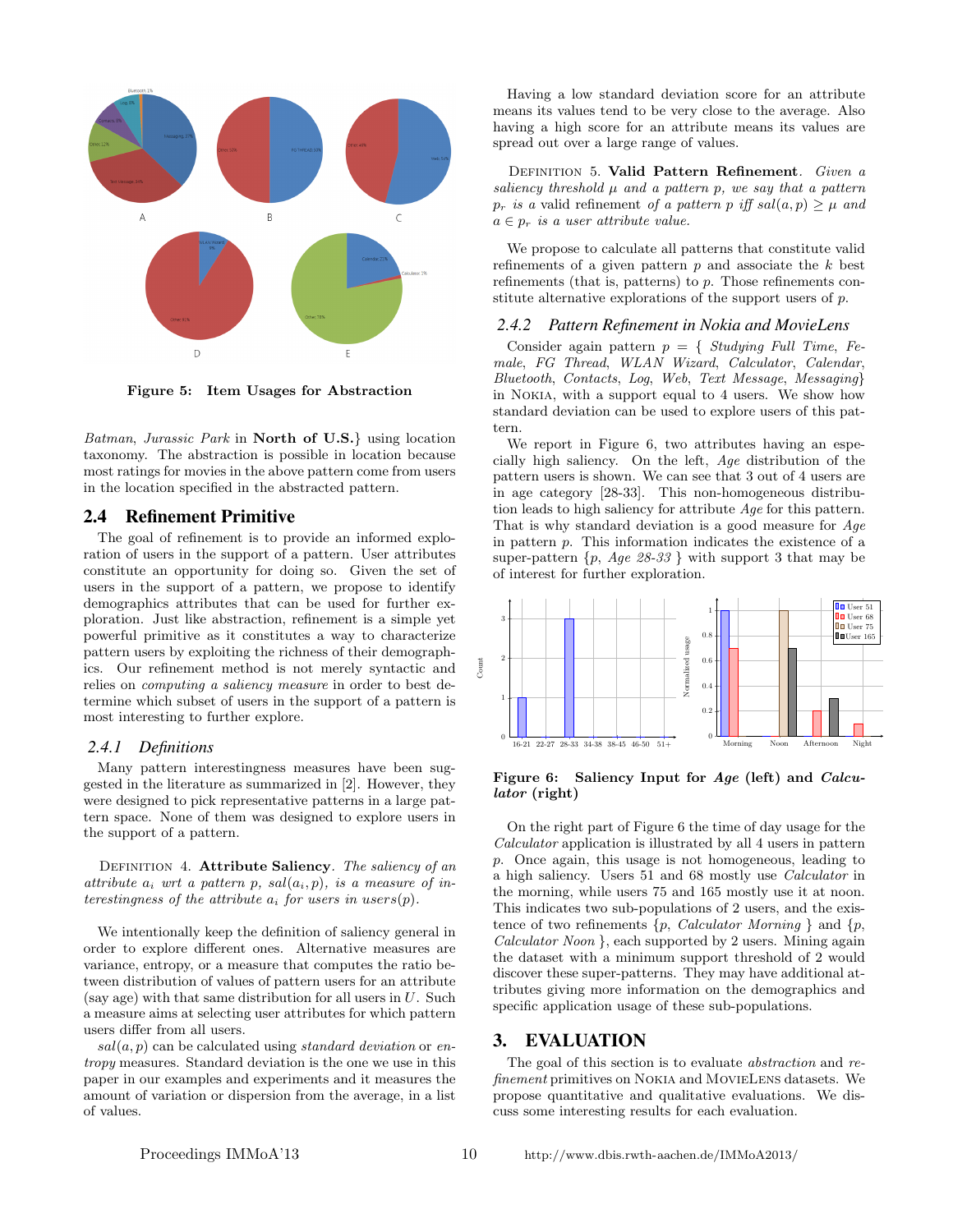# 3.1 Datasets

Nokia consists of data from smartphones of some participants in the course of more than one year. For each user, all records of phone events and sensors like application usage, calendar, contacts, and call-logs are logged with a time-stamp. Personal information is anonymized in the data. In our study, we focused on application usage: the opening of applications by users indicating what they use their smartphones for, at any time of day. This dataset also includes responses to a questionnaire by some users in the experiment. Demographic attributes like gender, age group, and profession come from that questionnaire. Application usage records consist of an application ID and a time-stamp of when it was used. After removing some core system applications, we ended up with 170 applications.

MovieLens is the dataset published by the GroupLens research group<sup>1</sup>. We used the 1M ratings version that contains 1,000,209 anonymous ratings of 3,952 movies by 6,040 users. Rating records consist of a user ID (between 1 and 6040), movie ID (between 1 and 3952), a rating (based on a 5-star scale) and time. Each user provided at least 20 ratings. When user X has rated movie Y, it means X has watched Y. This is how we define the usage or consumption of a movie by a user. For each user, gender, age group, occupation and zip-code are provided. All demographic information is provided voluntarily by users.

We pre-processed the datasets and ran the LCM closed frequent itemset mining algorithm [1] with a minimum support threshold of 7% that resulted in 74723 patterns for Nokia and 50,299,230 patterns for MovieLens.

# 3.2 Abstraction Evaluation

In order to evaluate the benefit of abstraction, we propose to explore abstraction volume and pattern space reduction as described below.

## *3.2.1 Abstraction Volume*

As seen in Definition 2, the abstraction primitive only abstracts group of items of a pattern if a condition is met. We want to evaluate how often this condition is met, depending on the abstraction threshold  $\rho$  chosen. We thus define an abstraction volume measure, which evaluates for each pattern the ratio between the number of abstractions performed (given  $\rho > 0$ ) and the maximal number of abstractions possible (case of  $\rho = 0$ ).

Given  $N$  the number of occurred abstractions in the pattern  $p$  and  $M$  the total number of classes of the taxonomy that have at least one of their child items in  $p$ , the abstraction volume of p denoted by  $\theta$  is equal to  $(N / M^*$ 100). We perform abstraction volume experiment on patterns from Nokia mined with minimum support threshold of 7%. Patterns may include demographic information and applications. We applied the abstraction method using different *abstraction* thresholds  $\rho$  varying from 0 % to 100 %. Figure 7 shows the result of this experiment. The evolution of abstraction volume can be categorized into three different periods by two cutting points  $M_1 = 15\%$  and  $M_2 = 60\%.$ 

Before  $M_1$  (where the abstraction threshold  $\rho$  is between zero and 15 %), we observe a very mild slope in the diagram and the abstraction volume decreases only 10 %. It shows that in NOKIA, low values of  $\rho$  lead to many abstractions.



Figure 7: Abstraction Volume

Choosing  $\rho$  in this range causes to have many abstractions with less attention to the usage of attributes. It will abstract nearly syntactically except for some extreme cases where usage is very low. Therefore, it is useful to select an abstraction threshold in this range only when data does not provide many usage information.

After  $M_2$  (where  $\rho$  is higher than 60 %), we observe that the abstraction volume decreases drastically and it remains very close to zero. It means that in this range, the number of abstractions done is very low. Thus, choosing the abstraction threshold in this range is useless for simplifying the analysis.

Between  $M_1$  and  $M_2$  (where  $\rho$  is between 15 to 60 %), we observe that the plot has a derivative close to -1. Thus changing  $\rho$  in these values gives a predictable reduction in the number of abstractions performed. We thus consider that this range of  $\rho$  threshold values is the most interesting, and we will focus on it for most of the following experiments.

#### *3.2.2 Pattern Space Reduction*

Applying abstraction on distinct patterns will sometimes result in the same abstracted pattern. Hence, in addition to reducing pattern size, a beneficial side effect of the abstraction primitive is to reduce the size of the pattern space. We want to evaluate the scale of this pattern space reduction experimentally.

Given a support threshold  $\sigma$  and an abstraction threshold ρ, the pattern space reduction is equal to  $1 - \frac{|P_a|}{|P|}$  where  $P_a$ is the set of all abstracted patterns and  $P$  is the set of initial (not abstracted) patterns. For Nokia, we generated the set of maximal abstracted patterns using 4 different values for  $\sigma$ i.e. 10, 25, 50 and 75% by varying  $\rho$  from 0% (i.e. syntactic abstraction) to  $100\%$  (*i.e.* no abstraction). The result is shown in Figure 8.

As an example, using abstraction with  $\sigma = 25\%$  and  $\rho = 20\%$ , the pattern space reduces to half of its initial size. The three periods mentioned in Figure 7 with the cutting points  $M_1 = 15\%$  and  $M_2 = 60\%$  are also visible in Figure 8, with a pattern space reduction between 20 and  $30\%$  in the most interesting range  $[M_1, M_2]$ . When fixing the abstraction threshold  $\rho$ , the lower the support threshold, the higher the reduction of the pattern space. However, for low support values the gain in reduction is from lowering the support threshold. This can be explained by the

<sup>1</sup>http://www.grouplens.org/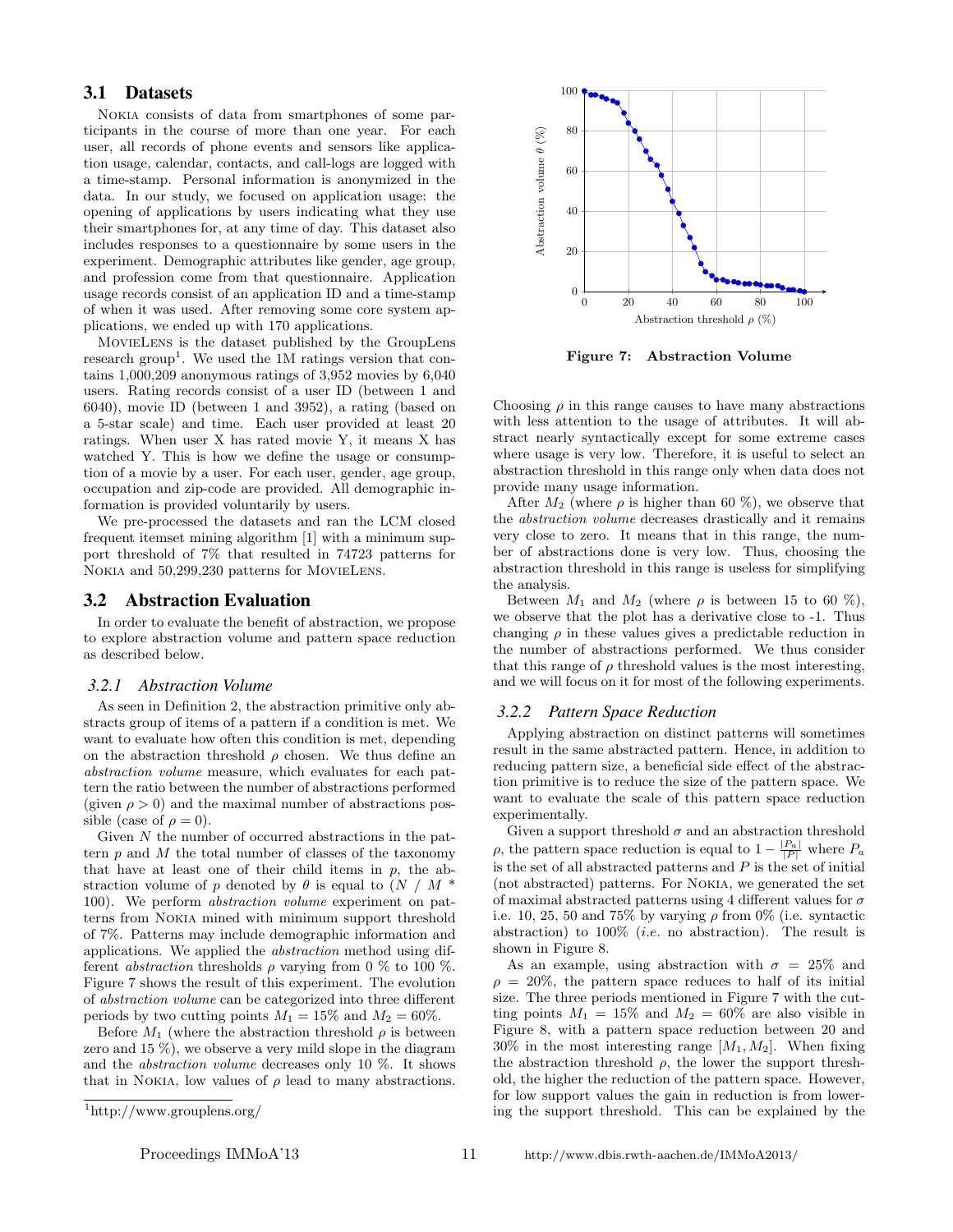

Figure 8: Pattern Space Reduction

fact that with lower support thresholds, longer patterns are produced, many of them having mostly the same items (can differ by one item or two only). Thus abstraction is more likely to abstract those patterns to the same pattern. However the lower the support value, the smaller the number of users supporting the patterns, which reduces the differences in usage values (recall that Nokia has only 38 users).

These results show that the space reduction given by abstraction is not negligible, and can help reduce the burden on the analyst.

To reach maximal abstraction, in worst case an item may be abstracted at most 3 times, coming from the depth of the Nokia application taxonomy (as shown in Figure 2). It is interesting to see the influence of successive iterations of the abstraction primitive, and the distribution of abstracted items in the different levels of the application taxonomy. This result is presented in Figure 9. For each application of the abstraction primitive, and thus each level of the taxonomy as shown by Figure 2, the percentage of patterns that got abstracted to a class of the taxonomy of that level is shown. The bars correspond to different abstraction thresholds  $\rho$ , the support threshold is fixed to  $\sigma = 25\%$ .

One can note that for too low abstraction thresholds ( $\rho =$ 3%), 90% of patterns are abstracted to the top level of the taxonomy, which is the least informative: it confirms the poor interest of such low abstraction thresholds. Conversely excessively high abstraction thresholds ( $\rho = 90\%$ ) lead to less that 20 % of patterns abstracted on the lower level of the taxonomy, and near no higher level abstraction: this is not enough to help the analyst. On the other hand, abstraction thresholds between the bounds  $M_1$  and  $M_2$  defined before lead to a reasonable percentage of patterns abstracted per level, with a decrease of more than 20% of patterns abstracted from level 1 to level 3. This indicates that the analyst will be presented with patterns containing a mixture of classes from the taxonomy, which is what is expected to help in the analysis.

## 3.3 Refinement Evaluation

The goal of refinement is to restrict the number of choices at each step of the exploration so that the analyst is not confronted with thousands of choices. Saliency allows to do it in a principled way, and only present potentially "interesting" choices to the analyst. We run two experiments to evaluate



Figure 9: Abstraction per Level for Nokia

refinement. In the first one, we evaluate quantitatively the practical reduction in the number of choices. In the second one, we evaluate the quality of obtained refinements.

#### *3.3.1 Exploration Choice Reduction*

For each pattern  $p$ , we count the number of exploration choices (i.e. number of valid refinements of  $p$ ), and compute the average result for all patterns. The saliency threshold is fixed to  $\mu = 50\%$ , and we vary the support threshold  $\sigma$ . The results are shown in Figure 10 for MovieLens.



Figure 10: Average number of Exploration Choices for Patterns of MovieLens

As shown in Figure 10, with the lowest possible support threshold  $\sigma = 0\%$ , there exist in average 13 exploration choices for patterns of MovieLens, which is an extreme case. For more realistic support thresholds such as  $3 \leq \sigma \leq 6\%$ , there exist between 1 and 3 choices in average: the analyst is not overwhelmed with choices, but is often offered more than one choice, which suffices to allow different directions of exploration. One can note that in this experiment, with  $\sigma \geq 10$  there is only 1 choice on average: saliency becomes too strict. For such higher values of support the saliency threshold should be relaxed to get more choices, but then it would be less adapted to lower support values.

## *3.3.2 Refinement Qualitative Evaluation*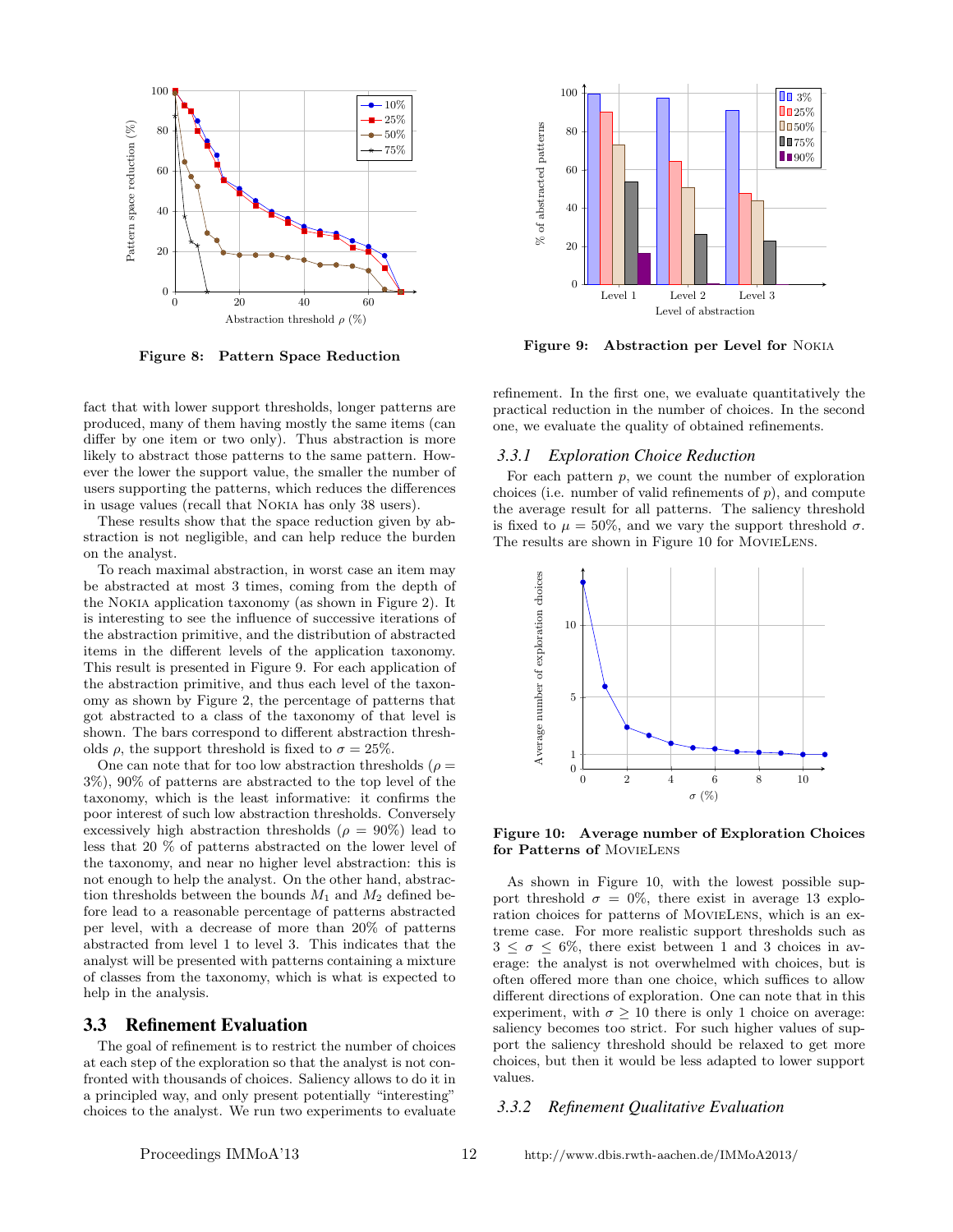Beyond the quantitative aspect of refinement, we evaluate the quality of refinement primitive in an extensive user study. Through the survey, we evaluate the usefulness of refinement primitive by measuring if users find the provided histograms (plotting values of an attribute for support users) with the refinement primitive informative and prefer to observe the histograms that the primitive detects as more salient. We have used 2 patterns from Nokia and 2 from MovieLens.

In a comparative study, we present two histograms for each pattern (a salient and a random non-salient one) and ask the participant which histogram is more useful to be attached to the pattern.

In the second part of our study, we seek user feedback in order to independently evaluate the usefulness and meaningfulness of refinement. We present a pattern with the most salient histogram detected by our measure (standard deviation). We ask the participant if she considers the histogram informative. Table 2 shows overall results.

|                    |    | Positive   Negative |
|--------------------|----|---------------------|
| Comparative $(\%)$ | 69 |                     |
| Independent $(\%)$ | 83 |                     |

Table 2: Qualitative Evaluation

The *positive* option for the comparative study means preference for the salient histogram, and the negative option, otherwise. Also the positive option for the independent study shows the percentage of participants that have found the associated histograms informative, and the negative option, otherwise.



Figure 11: Comparative Refinement Evaluation

Figure 11 shows the percentage of responses for each pattern in the comparative evaluation. In all 4 patterns, people have preferred the salient histograms to random ones. We observe a high rate of positive answers (close to 90 %) for the first pattern. The value of saliency for the attribute of the histogram shown for this pattern is equal to 0.35 which counts as a high saliency. But we observe just a slight superiority of positive answers (around 10 %) for the second and fourth patterns, because the values of saliency for the attribute of the histogram associated to these patterns were not as high as the first pattern. It shows that the more salient an attribute is, the more people prefer its histogram.

The result above suggests to consider different saliency measures for different demographic attributes. We plan to explore that in future work.

Figure 12 shows the assessment of how informative histograms are for each pattern. Users found the histograms informative for all 4 patterns. For MovieLens patterns (3 and 4) the percentage of not informative responses is close to zero.



Figure 12: Independent Refinement Evaluation

## 4. RELATED WORK

There has been quite a bit of research activity to help analysts explore the space of patterns. We can however safely claim that none of them is data-driven and a lot of work is left to the analyst. Moreover, existing pattern interestingness measures have been used for selecting representative patterns but none of them was used to explore the support users of a pattern. Finally, in both our primitives, we exploit usage data that is not present in the transaction dataset given as input to frequent pattern mining algorithms, but that appears in the original data. This allows us to go beyond what just traditional methods do based on the transaction datasets.

B. Goethals et al. propose an interactive pattern exploration framework called MIME in [4] as an iterative process, so the analyst would be able to explore and refine the discovered patterns on the fly. In MIME, the analyst becomes an essential part of the mining algorithm as she has to select the items to include in the pattern for further exploration. Also, there is no data-driven navigation as in our case. The analyst is left alone to make an educated choice.

A constraint-based mining approach [5, 6] can also be seen as a pattern exploration mechanism where the analyst can iterativley tune the constraints to generate additional patterns to explore. Designing constraints is not an easy task and requires an appriori knowledge of the dataset.

In [7, 8], an approach is proposed to learn the model of prior knowledge of the analyst based on her exploration actions. In [7] the analyst has to order her exploration choice preference which puts more burden on the analyst. These methods can be complementary to ours to make a refinement biased towards previous choices by the analyst.

We exploit taxonomies for abstraction that helps reduce the space of patterns. Our taxonomy-based usage is an interestingness measure and it has the same principle as defined in previous work [9, 2]. The difference is that we calculate